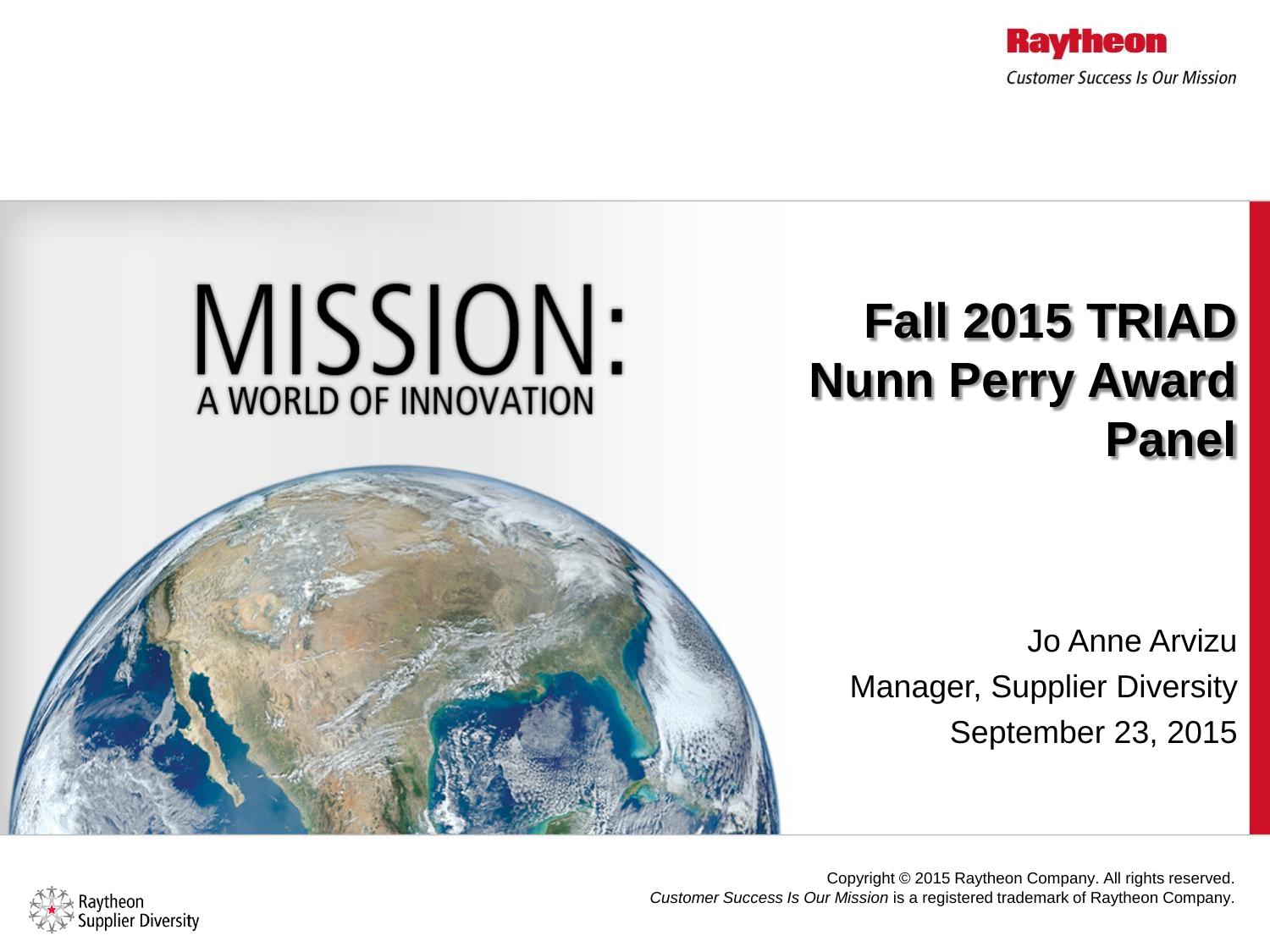#### **Raytheon**

### **2015 Nunn-Perry Award Recipients**

| <b>Advanced Powder Solutions</b><br>(Graduated Protégé)    |                                                                                                                                |                                                                                                                                                                                                                                                                                          | <b>Raytheon</b> | Sonju Industrial<br>(Graduated Protégé) |                                                                                                                                |                                                                                                                                                                                                                                                                             | <b>Raytheon</b> |  |
|------------------------------------------------------------|--------------------------------------------------------------------------------------------------------------------------------|------------------------------------------------------------------------------------------------------------------------------------------------------------------------------------------------------------------------------------------------------------------------------------------|-----------------|-----------------------------------------|--------------------------------------------------------------------------------------------------------------------------------|-----------------------------------------------------------------------------------------------------------------------------------------------------------------------------------------------------------------------------------------------------------------------------|-----------------|--|
| rrow's Materials Toda<br><b>HUNE-COOKMAN</b><br>UNIVERSITY | <b>Mentor:</b><br>Protégé:<br><b>Business Size:</b><br><b>Number of Employees:</b><br><b>Capabilities:</b>                     | Raytheon<br><b>Advanced Powder Solutions, Inc.</b><br>14102 Halprin Creek Drive<br><b>Cypress, TX 77429</b><br>$(713) 856 - 8555$<br>www.apowders.com<br><b>Small Disadvantaged Business</b><br>52<br><b>Provides materials solutions to most</b><br>complex problems (Powders/Composite |                 | <b>UNE-COOKMAN</b><br><b>UNIVERSITY</b> | <b>Mentor:</b><br>Protégé:<br><b>Business Size:</b><br><b>Number of Employees:</b><br><b>Capabilities:</b>                     | <b>Raytheon</b><br><b>Sonju Industrial</b><br>2902 Highway 93 North<br>Kalispell, MT 59901<br>(406) 752-7979<br>www.sonjuind.com<br><b>Woman Owned Small Business/HUBZone</b><br>53 (at end of agreement)<br><b>CNC Machining, Process Finishing and</b><br><b>Assembly</b> |                 |  |
|                                                            | <b>HBCU</b> Partner:<br><b>Type:</b><br><b>Customer/Sponsors:</b><br><b>Period Of Performance:</b><br><b>Nunn-Perry Award:</b> | <b>Manufacturing/Material Design</b><br><b>Bethune-Cookman University</b><br><b>Reimbursable</b><br><b>Missile Defense Agency</b><br>Jul. 2011 - Oct. 2014<br>2014 (3rd Year of Agreement)                                                                                               |                 |                                         | <b>HBCU</b> Partner:<br><b>Type:</b><br><b>Customer/Sponsors:</b><br><b>Period Of Performance:</b><br><b>Nunn Perry Award:</b> | <b>Bethune-Cookman University</b><br><b>Reimbursable</b><br><b>NAVY</b><br>Sep. 2011 - Dec. 2013<br>2014 (3rd Year of Agreement)                                                                                                                                            |                 |  |
| <b>Supplier Diversity</b>                                  |                                                                                                                                |                                                                                                                                                                                                                                                                                          | $\vert$ 2       |                                         |                                                                                                                                |                                                                                                                                                                                                                                                                             | $\overline{3}$  |  |





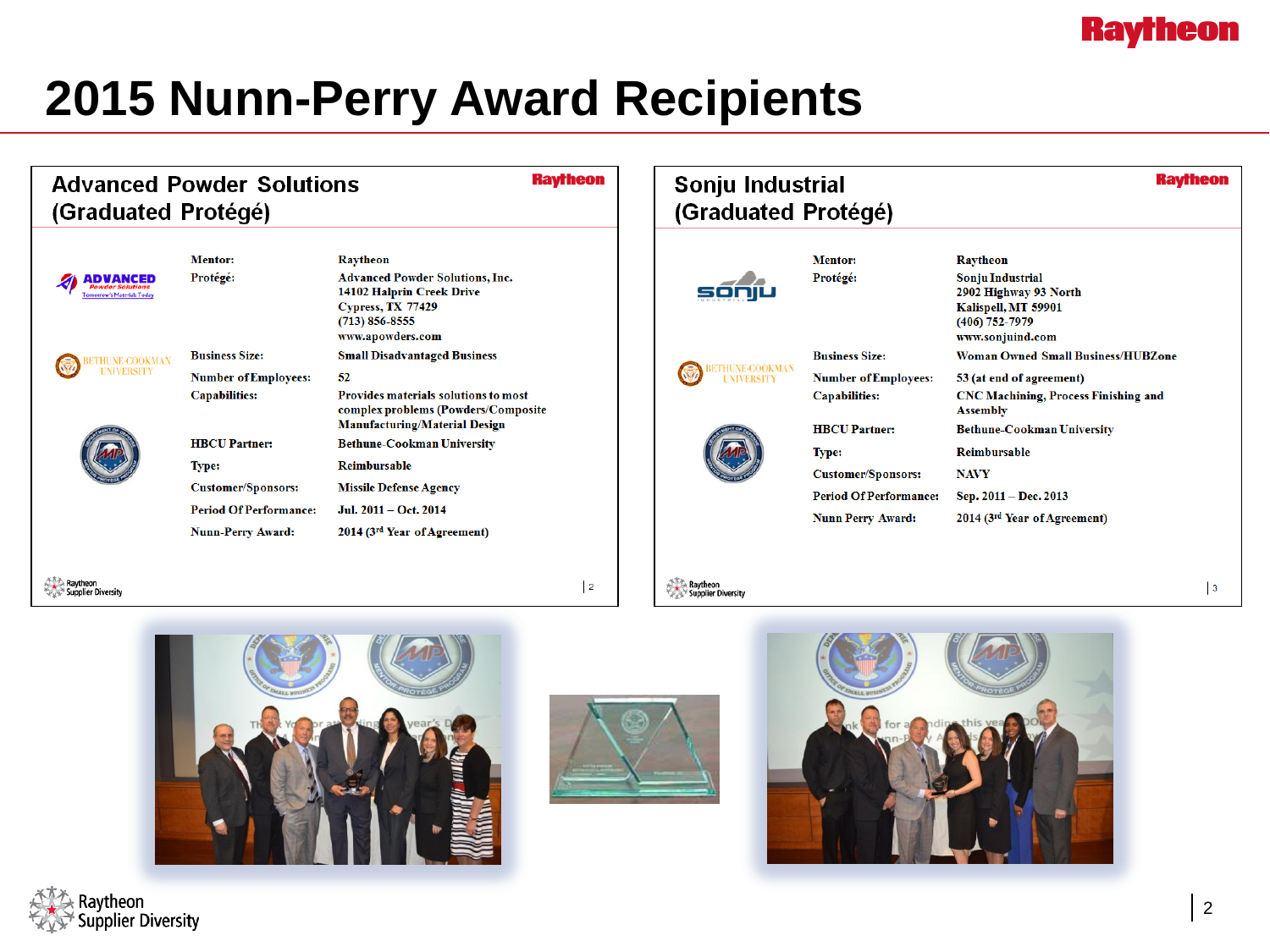#### **Raytheon**

## **Mentor Protégé – Active Agreements**

| <b>Supplier</b>                                                                                              | <b>Agreement Info</b>                                       | <b>Capabilities / Website</b>                                                                                               | <b>Raytheon Mentor</b>                     |  |
|--------------------------------------------------------------------------------------------------------------|-------------------------------------------------------------|-----------------------------------------------------------------------------------------------------------------------------|--------------------------------------------|--|
| <b>CFD Research Corporation</b><br>701 McMillian Way, Suite D<br>Huntsville, AL 35806-2923<br>(256) 726-4800 | <b>MDA</b><br>Reimbursement $02/15 - 01/18$<br><b>WOSB</b>  | Research and Development<br>$\bullet$<br>www.cfdrc.com                                                                      | Jeff Krongaard RMS<br>(520) 794-1925       |  |
| <b>Cummings Aerospace</b><br>5125B Research Drive<br>Huntsville, AL 35805-5908<br>(256) 704-6300             | <b>MDA</b><br>Reimbursement $02/15 - 01/18$<br><b>WOSB</b>  | <b>Engineering Services</b><br>$\bullet$<br><b>Research and Development</b><br>www.cummingsaerospace.com<br>$\bullet$       | Jeff Krongaard RMS<br>(520) 794-1925       |  |
| Element84, Inc.<br>101 N. Columbus Street, Suite 200<br>Alexandria, VA 22314-3030<br>(703) 650-5490          | <b>NASA</b><br>Reimbursement $12/14 - 03/15$<br>CSDB / WOSB | <b>Custom Computer Programming</b><br>$\bullet$<br>Web and Mobile Software<br>$\bullet$<br>Development<br>www.element84.com | <b>Warren Elbeck IIS</b><br>(720) 858-5788 |  |
| Gunnison Consulting Group, Inc.<br>1 East Melrose Street<br>Chevy Chase, MD 20815-5135                       | <b>DHS</b><br>Credit 02/14 - 02/17<br><b>SB</b>             | <b>Custom Computer Programming</b><br>$\bullet$<br>Services<br>www.gunnisonconsulting.com                                   | <b>Warren Elbeck IIS</b><br>(720) 858-5788 |  |
| <b>ISYS Technologies</b><br>801 W. Mineral Avenue, Suite 105<br>Littleton, CO 80120-4547<br>(303) 290-8922   | <b>AF</b><br>Reimbursement $09/13 - 08/15$<br><b>WOSB</b>   | <b>Custom Computer Programming</b><br>Services<br>www.isystechnologies.com                                                  | Warren Elbeck IIS<br>(720) 858-5788        |  |
| Mentis Sciences, Inc.<br>215 Canal Street<br>Manchester, NM 03101-2315<br>(603) 624-9197                     | <b>MDA</b><br>Reimbursement 08/13 - 08/16<br><b>HUBZone</b> | <b>Engineering Services</b><br>Research and Development<br>www.mentissciences.com<br>$\bullet$                              | Jeff Krongaard RMS<br>(520) 794-1925       |  |

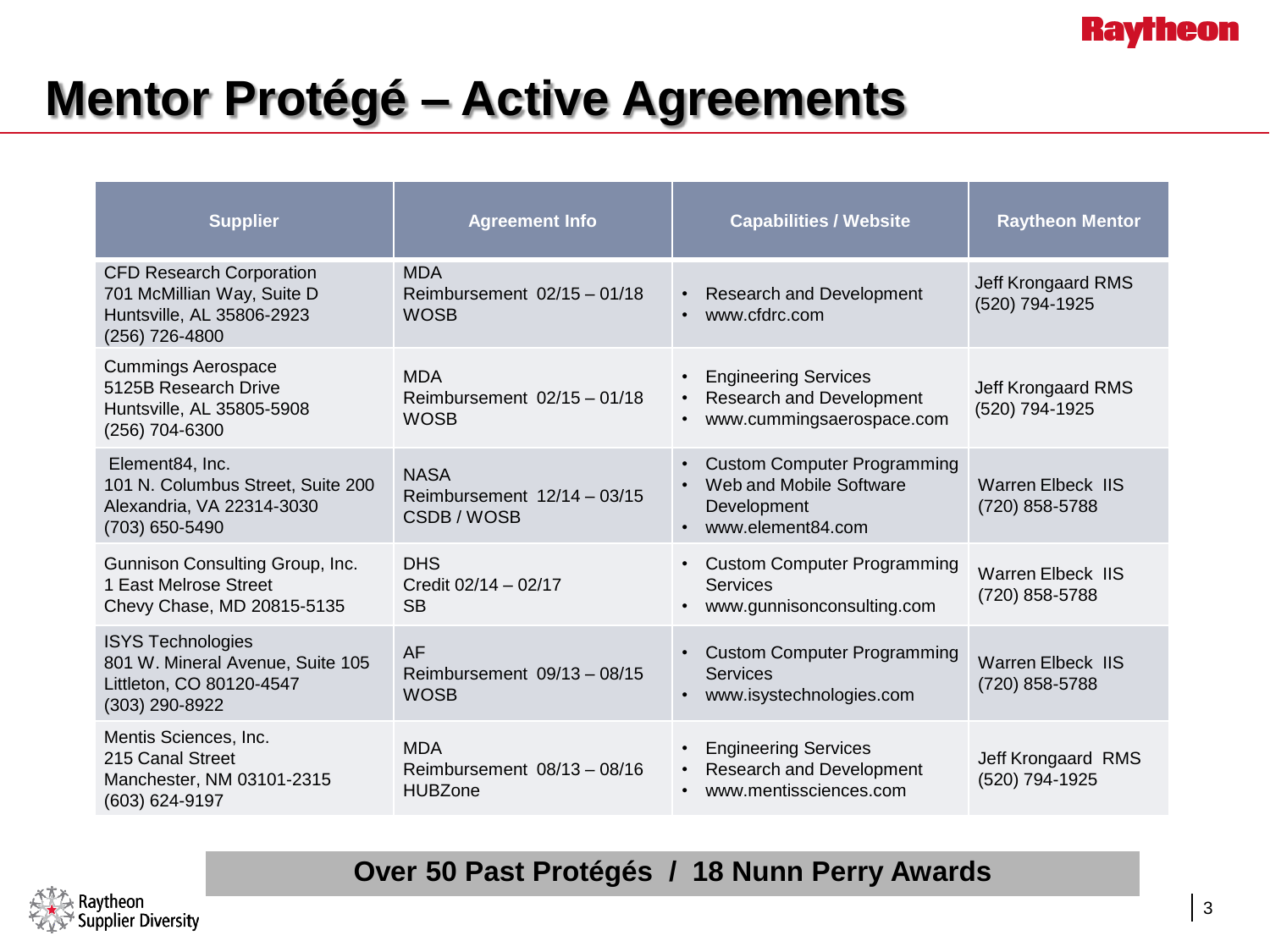

## **Selection Process**

- RTN Identification of Candidate Suppliers Opportunities present themselves differently
	- Critical niche provider and/or technical capability
		- SBIR Development (Applied Manufacturing)
	- Nominated by a Program/Customer
	- Needs Assessment (Mentor and Potential Protégé)

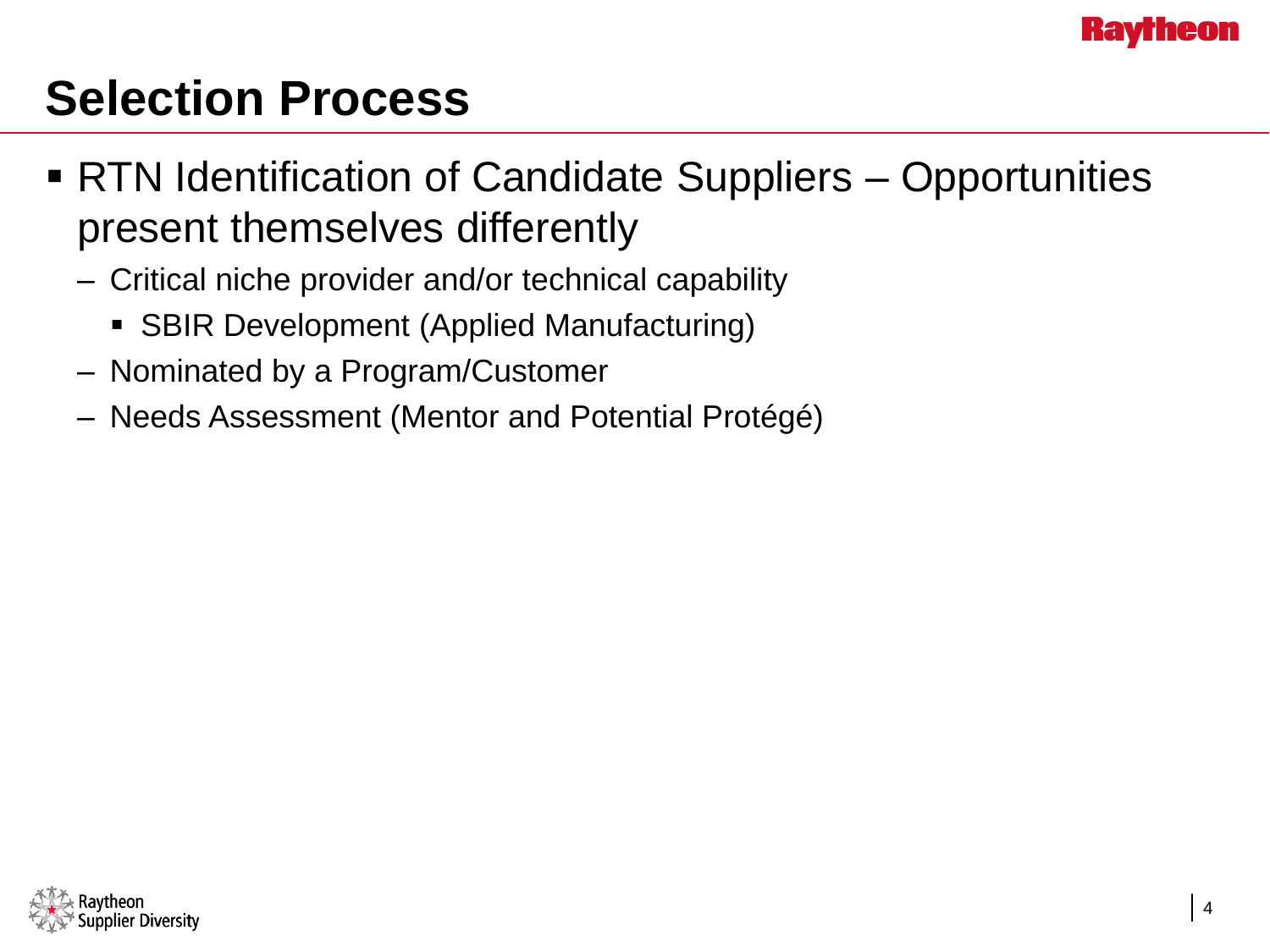

## **Mentoring Process**

- **Five Year Strategy Planning Session**
- Annual Planning Meeting
- Semi-annual Program Reviews with Customer
- On-going Progress Meetings based on the Project Time-line
- Team includes Mentor Manager and Core SME Team
- HBCU Support Examples include:
	- Interns
	- IT
	- Business Development
	- Marketing Strategy/Branding

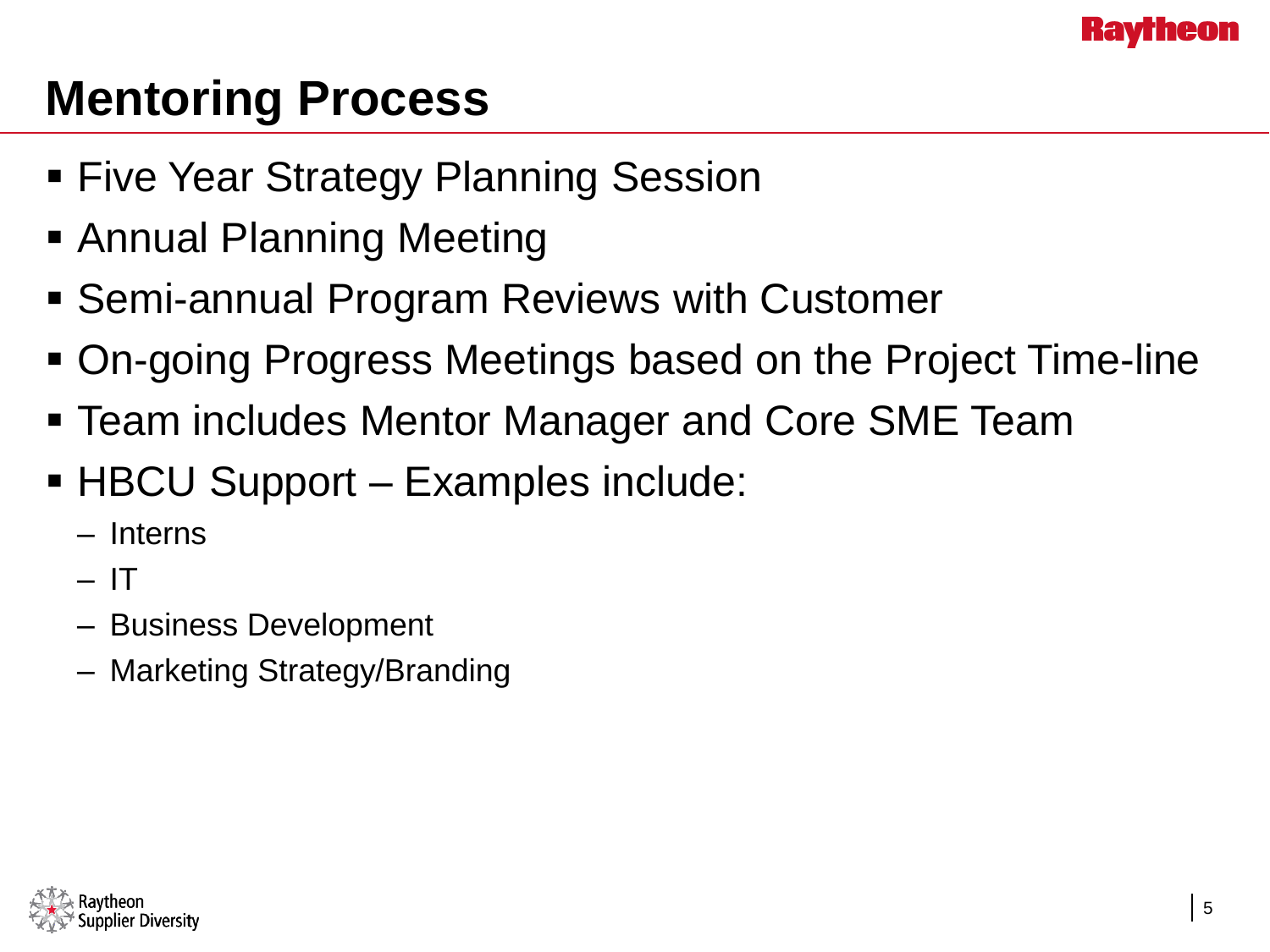# **Guiding Principles Followed by Raytheon as Mentor**

- Company leadership must be committed to supplier diversity and DoD mentor-protégé program
- Assign an experienced mentor with passion for supplier diversity and role as mentor
- Mentor must serve as a "coach" and "teacher"
	- Mentor must demonstrate "can do" attitude; know how to get things done!
	- Key mentor skills: flexible/creative problem solver with excellent people/networking skills
- Protégé capabilities/core technology should complement mentor's needs
- Mentor must fully understand needs of protégé (needs assessment) and implement developmental strategy/plan to address protégés needs
- Mentor-Protégé is a "team sport"!

Supplier Diversity

- Must have frequent physical presence with protégé
- Mentor must serve as an ambassador for protégé within own company and with other companies
- Make continuous process improvements a foundation of protégés developmental assistance
- Complete reporting and respond to Customer requests in a timely manner

**Keys for Mentor: Leadership, Commitment, Teamwork, Open Communication, and Continuous Process Improvements!**

heon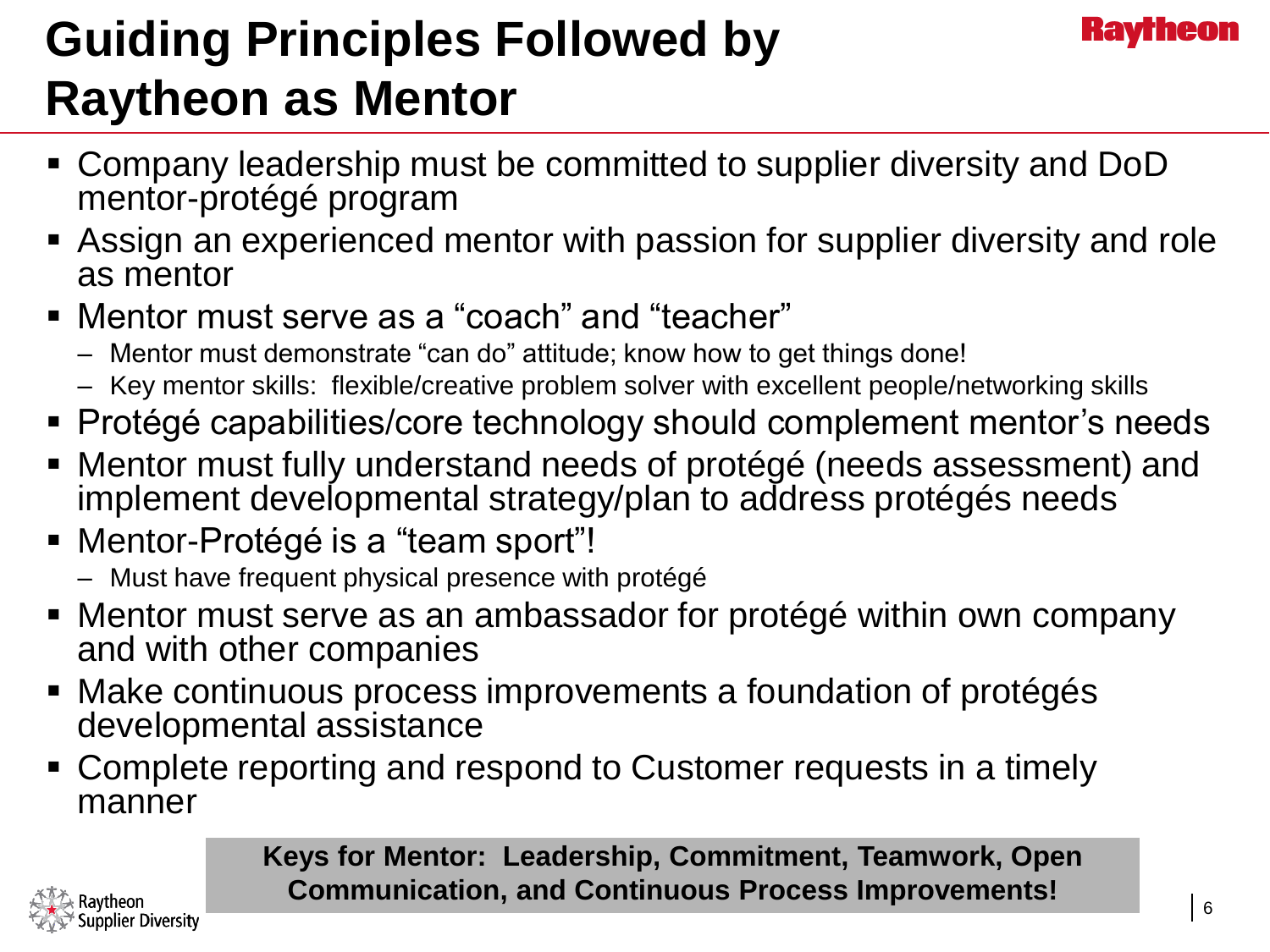# **Guiding Principles Followed by Protégés**

- Demonstrated maximum commitment
- **Leadership Team was very responsive to mentor's** recommendations in implementing process improvements
	- Mentor and protégé must understand and develop strategic plan for protégé together
	- Mentor and protégé must jointly develop goals and objectives and establish detailed and measureable technical developmental assistance plan
	- Protégé must listen to mentor and follow through on agreed actions

#### Mentor-Protégé is a "team sport"!

- Finding the right Mentor is key
- Protégé must dedicate time to help mentor learn protégé business
- Constant and consistent communication between mentor and protégé (phone and email are good – physical presence is better)
- The mentor is the "coach for the team
- Build collaborative relationships through trust
	- Mentor and protégé must be direct and honest with each other
	- Must take risks together (and still make good business decisions)
- Continuous process improvements must be key strategy of mentorprotégé agreement
	- Protégé must be open-minded and embrace necessary change

**Keys for Protégé: Leadership, Commitment, Teamwork, Open Communication, and Continuous Process Improvements!**